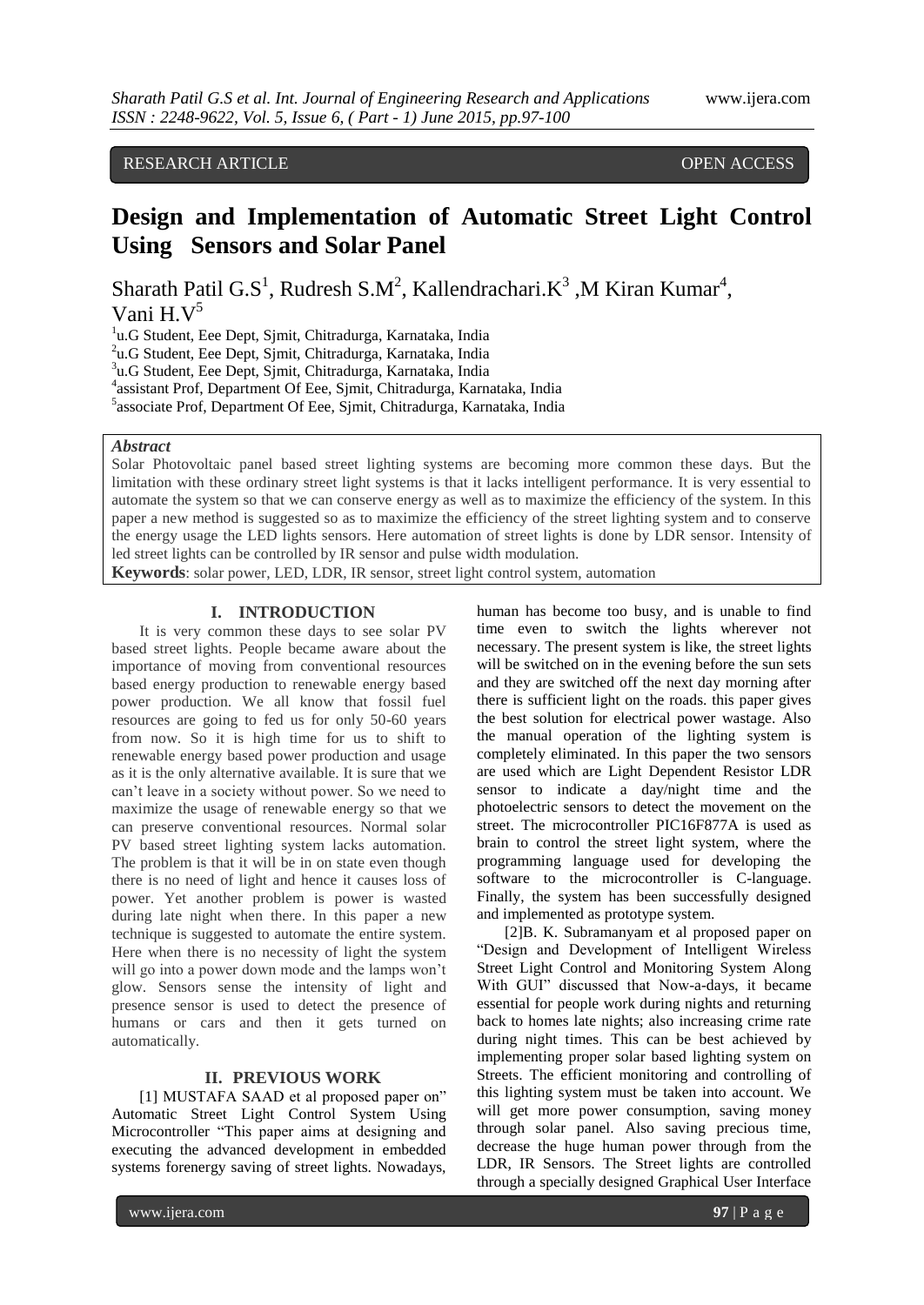(GUI) in the PC. The Zigbee technology can be used for the street lights monitoring and controlling at the PC end.



i) Block diagram of proposed system

The block diagram of the proposed system is depicted in figure 1. Here we employ a microcontroller 80C51so as to perform the controlling actions. We do employ certain sensors namely, IR sensor and LDR sensor. These sensors are connected to the ports of the microcontroller through an interfacing circuit and an amplifier. The output from the microcontroller could be viewed through an LCD display. The microcontroller generates a PWM which is fed to the LED driver circuit which changes the operating cycles of each LED in the LED Array.

The working of the entire system is mainly with the sensors present. The main idea behind the system is that the LED array will be in off position at day time. Even at day time if the intensity of light is lower due to weather conditions like fog, thunderstorm etc. then the array will get turned on. Presence sensor will detect the presence of any humans or cars. When IR sensor detects the vehicles brightness of the LED will be more when there is no vehicles brightness will be decreased. This is done so as to minimize the power consumption. Here we need light only when it is needed. At night sometimes roads will be empty and hence there is no use of illuminating all the lamps. So we can lower the intensity of LEDs and can conserve the power.



#### **IV. PROPOSED METHODOLOGY**

PWM is required mainly for intensity controlling of led .LDR is a light dependent resistor which is having very high resistance. Whose resistance decreases when light impinges on it. This kind of sensor is commonly used in light sensor circuits in open areas, to control street lamps. This LDR mainly used to different between day and night light. LDR gives the discrete output of the resistance values this analog should be converted into digital so an analog to digital converter is required which is interfaced with microcontroller .microcontroller is programed in such a way that it during morning and evening intensity increases or decreases so according to that intensity it is programed with 5 level intensity so we can conserve power here.

#### **PULSE WIDTH MODULATION**

IR sensor senses the vehicles on the street gives signal to the microcontroller. When vehicles are present it gives bright light. During late night low traffic density so brightness of the LED are automatically lowered .this dimmed light is enough for pedestrian. here also lot of the power conserved and we can utilize this power other purposes.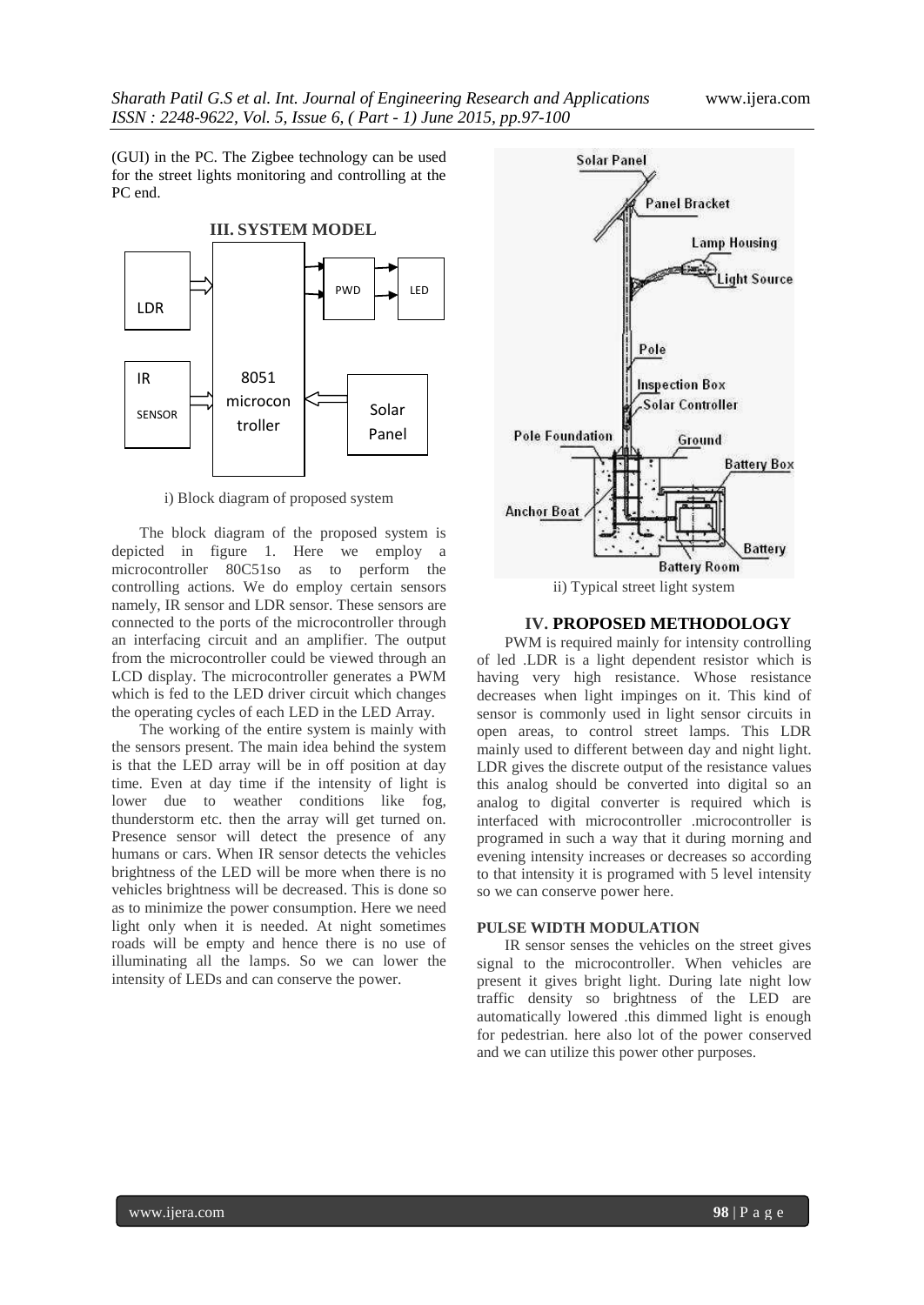

#### **V. RESULTS**

The prototype has been tested in variable real life conditions to verify the overall functionality and seek better performance. The measurements collected during the test phase allow calculating energy savings so that it is possible to estimate cost savings also for larger systems using approximations. Intensity of the street light can be controlled and we can conserve power effectively. we automated the street lights. It reduces the labor charge switching is done manually there is no need of human resource. Figure iv shows how intensities are controlled during late.



(a) light intensity low during no movement of vehicle



(b) when there will be vehicle high intensity bright light

#### **VI. CONCLUSION**

A new model is presented in this paper which will reduce the power consumption of the street lighting system about 20-35 % compared to conventional design. Here we are saving lot of power without any Wastage, by these advanced technologies we can design many more systems which can be done by solar lights and through these solar lights we have a vast usage at the same time we can do automatic systems instead of doing it manually like with **LDR**'s. Secondly, using highly advanced IC's and with the help of growing technology the project has been successfully implemented.

#### **VII. FUTURE SCOPE**

Wireless is the buzz of communication industry today. The field of wireless communication is growing leaps and bounds day by day. There have been many advancements taking place in the semiconductor industry leading to more and more advancements in wireless technology.

The main aim of the project is to save the power, by using effectively we can save more power, as we know that there is shortage of power nowadays in everywhere mostly in villages etc. So to overcome that we can provide street lights automatically with the centralized intelligent systems. So in future we can design many more advanced technologies to save power.